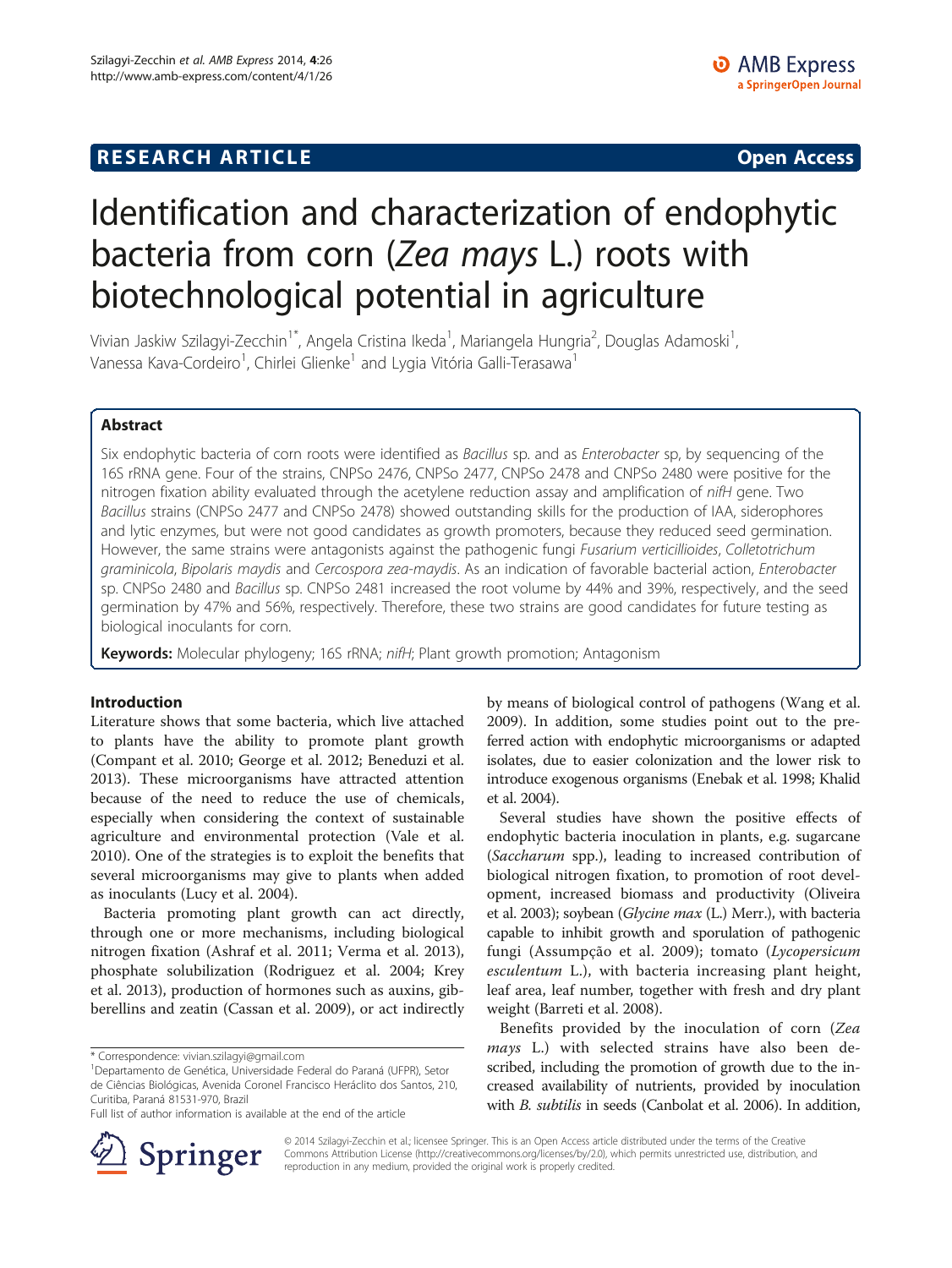there are reports of strains of Azospirillum brasilense increasing corn yield by 24% to 30%, compared to the noninoculated control (Hungria et al. [2010\)](#page-7-0).

However, for the selection of isolates that have a greater chance of being efficient in the process of colonization and growth promotion, the isolates have first to be identified with preliminary in vitro biochemical analysis (Pal et al. [2001](#page-7-0); Berg et al. [2002;](#page-6-0) Bernardes et al. [2010](#page-6-0)).Taxonomy of selected microorganisms with biotechnological potential in agriculture is thus a key step and, for this reason, sequencing of the 16S rRNA has been successfully used to identify genera such as Bacillus (Porwal et al. In [2009,](#page-7-0) Deepa et al. [2010\)](#page-6-0), Rhizobium, Burkholderia (Ferreira et al. [2011](#page-6-0)), Enterobacter, Pantoea Serratia, among others (Tian et al. [2009\)](#page-7-0).

The aim of this study was to evaluate and characterize the properties of endophytic bacteria isolated from corn roots, with the potential to have biotechnological interest for their use in agriculture.

### Material and methods

#### Biological material

The seven bacteria studied belong to the Laboratory of Microorganisms Genetics Collection (LABGEM) of the Federal University of Parana, and are deposited at the Diazotrophic and Plant Growth Promoting Bacteria Culture Collection of Embrapa Soja (WDCC Collection # 1054), with the record numbers from CNPSo 2475 to CNPSo 248. GeneBank accession numbers for the 16S rRNA go from JQ821359 to JQ821365. These bacteria were isolated from corn roots samples by Ikeda et al. ([2013](#page-7-0)). For the isolation, corn roots from field trial conducted at Semilia Genetics and Breeding LTDA, located in the southern Brazilian region of Campo Largo-PR, were surface-sterilized (Petrini, [1986\)](#page-7-0) and aseptically cut, then transferred to Petri dish plates containing solid culture media. Several controls confirmed that the sterilization procedure was effective.

The fungi Cercospora zea-maydis (MMBF 51/08) and Bipolaris maydis (MMBF 46/08) were kindly provided by the Biological Institute of São Paulo, taken from the Micoteca "Mario Barreto Figueiredo". The Fusarium verticillioides (CMM-1060) and Colletotrichum graminicola (CMM-1061) were deposited in the Culture Collection of Phytopathogenic Fungi "Prof. Maria Menezes", with GenBank accession numbers for the 18S rRNA of KC335155 and KC335154.

### Bacterium identification by analyzing the 16S rRNA gene Extraction of bacterial DNA

Genomic DNA was obtained using the Raeder and Broda protocol [\(1985](#page-7-0)), with the following modifications: bacteria were grown overnight in 4 mL of DYGS medium (Rodrigues Neto et al. [1986\)](#page-7-0) and then centrifuged for 2 min at 10.000 g. Then, a 2 mL pellet of extraction buffer (125 mMol/L Tris–HCl pH 8.0; 2 Mol/L NaCl; 50 mMol/L EDTA pH 8.0 and 1% SDS pH 7.2) was added, preheated at 60°C. After drying, the DNA was re-suspended in 50 μL of ultrapure water.

The integrity was checked by electrophoresis on agarose gel 0.8% (w/v), stained with GelRedTM (Biotium, USA), diluted in a sample buffer for 100X, observed in a UV transluminator (Ultraviolet Benchtop transilluminators) and photo-documentation application (Program Digidoc it Quantification). Purity was evaluated by spectrophotometer (per wavelength) NanoDrop® 2000 (Thermo Scientific).

### Amplification and purification of the coding region of the 16S rRNA gene

The amplification was performed by PCR (Polymerase Chain Reaction) with primers fD1 (5′AGA GTTTGAT CCTGGCTCAG 3′) and rD1 (5′AAGGAGGTGATC CAGCC 3′) (Weisburg et al. [1991\)](#page-8-0). The cycle included an initial denaturation at 95°C for 2 min, 30 cycles of 15 s at 94°C, 45 s at 93°C, 45 s at 55°C, 2 min at 72°C, followed by a final extension of 5 min at 72°C. Purification with 7.5 M ammonium acetate was performed according to Menna et al. [\(2006\)](#page-7-0). Ultrapure water was used to re-suspend the DNA. The amount and purity were assessed as described above on agarose gel 1.5% (w/v), adjusting the final concentration at 16 ng/ $\mu$ L.

#### Sequencing and analysis of the 16S rRNA gene

For the second PCR reaction, the following primers, designed by Prof. Leonardo M. Cruz (Dept. Biochemistry, Federal University of Paraná, Curitiba, PR, Brazil), were used: 362f (5′ CTCCTACGGGAGGCAGCAGTG GGG 3′), 786f (5′ CGAAAGCGTGGGGAGCAAAC AGG 3′), in addition to the fD1 primer (Weisburg et al. [1991\)](#page-8-0). Eighty ng of the purified product from the first PCR reaction, 0.25 mM of primer and 2 μL ET mixture were used for sequencing. Ultrapure water was added to reach the final volume of 10 μL. Amplification was performed for 35 cycles of 30 s at 94°C, 15 s at 50°C and 90 s at 60°C.

After amplification, purification was performed with Sephadex™ filtration gel, G-50 medium (GE® Healthcare) and then the product was submitted to electrophoresis with an automated DNA sequencing analyser, model MegaBACE1000 (Amersham Biosciences<sup>®</sup>).

The quality of the bases and the fragment assembly were analyzed with the PhredPhrapConsed software (Ewing et al.[1998](#page-6-0)). Alignments were carried out with the PRANK software (Löytynoja and Goldman [2010](#page-7-0)). The percentage of similarity was obtained from the RDP (Ribosomal Database Project).

The phylogenetic analysis was made using Bayesian inference with the MrBayes 3.1.2 software (Ronquist and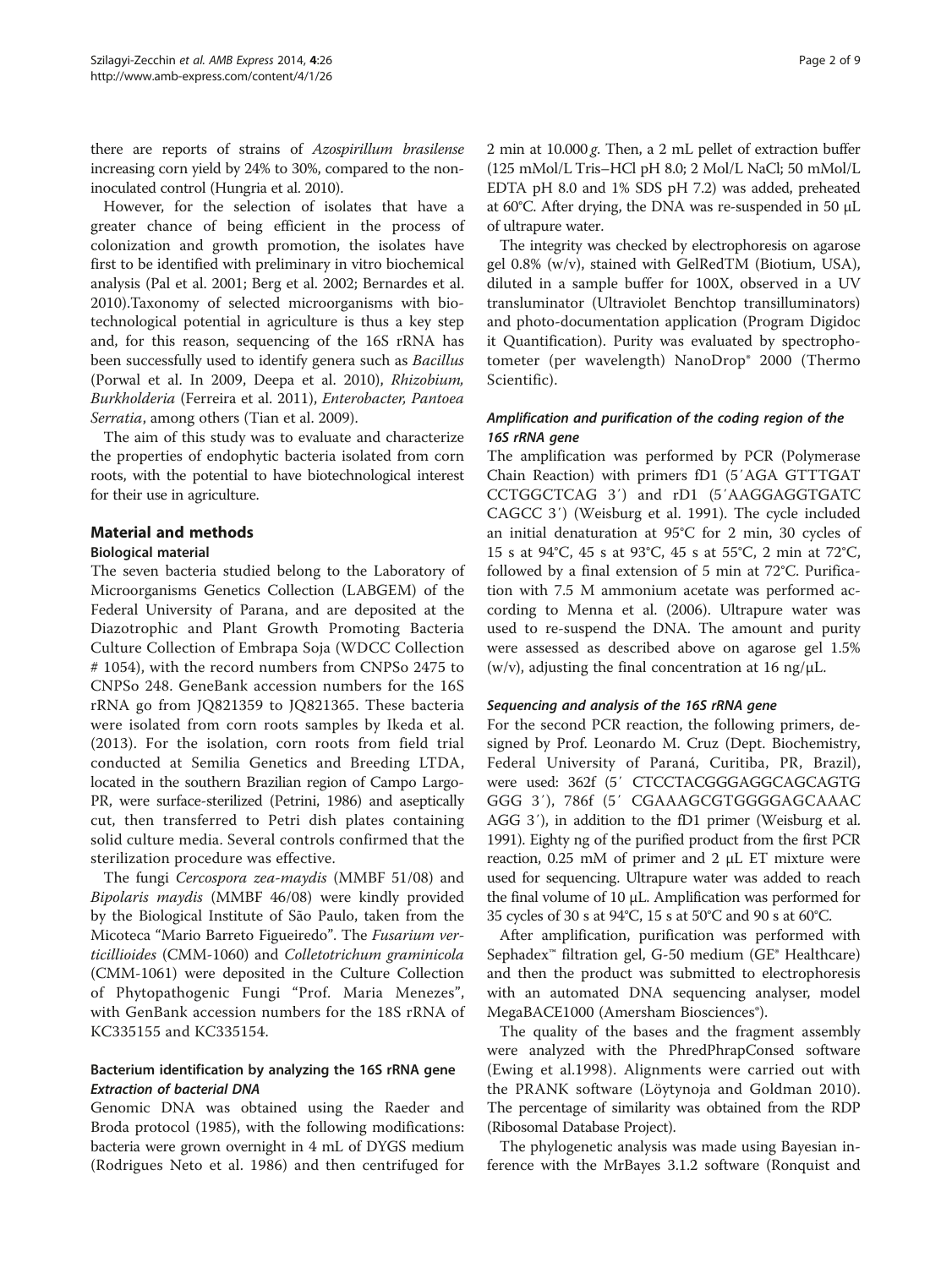Huelsenbeck [2003\)](#page-7-0) using parallel computing (Altekar [2004](#page-6-0)), with four chains. The evolutionary model was selected through the JModelTest program (Posada and Kandral [1998](#page-7-0)). The number of generations and "burn-in" were defined by analysis of multiple sequences, with topological stability assessment by the AWTY package (Nylander et al. [2008\)](#page-7-0) and analyzed by the parametric stability software, Tracer 1.5. With appropriate values of "burn-in", the final trees were summarized with the software package SumTrees DendroPy 3.8.1 (Sukumaran and Holder [2010](#page-7-0)).

#### Amplification of the nitrogenase gene nifH

The PCR was performed with primers nifHF (5' TAC GGNAARGGSGGNATCGGCAA 3′) and nifHI (5′ AGC ATGTCYTCSAGYTCNTCCA 3′) (Boldface letters denote degenerate positions  $N = A + C + G + T$ ;  $R = A + G$ ;  $S = G + C$ ;  $Y = C + T$ ;  $W = A + T$ ), as follows: 1.5 mM  $MgCl<sub>2</sub>$ ; 20 μM (each) dATP, dCTP, dTTP,dGTP; 0.1 μM (each) primers; 0.04 U Taq DNA polymerase/μL. The modified steps for amplification were: an initial denaturation at 94°C for 2 min, 30 cycles of 1 min 94°C, 1 min at 55°C, 3 min at 72°C, followed by a final extension of 5 min at 72°C (Laguerre et al. [2001\)](#page-7-0).

With another pair of primers nifH-F (5' AAAGGYGG WATCGGYAARTCCACCAC 3′) and nifH-R (5′ TTGT TSGCSGCRTACATSGCCATCAT 3′), the following steps were performed in the PCR: a 4-min hot start at 97°C before *Taq* DNA polymerase was added; 1 cycle of denaturation at 96°C for 20 s, annealing at 65°C for 30 s, and elongation at 72°C for 30 s; 2 cycles of denaturation at 96°C for 20 s, annealing at 62°C for 30 s, and elongation at 72°C for 35 s; 3 cycles of denaturation at 96°C for 20 s, annealing at 59°C for 30 s, and elongation at 72°C for 40 s; 4 cycles of denaturation at 96°C for 20 s, annealing at 56°C for 30 s, and elongation at 72°C for 45 s; 5 cycles of denaturation at 96°C for 20 s, annealing at 53°C for 30 s, and elongation at 72°C for 50 s; 25 cycles of denaturation at 94°C for 20 s, annealing at 50°C for 45 s, and elongation at 72°C for 60 s; and an extension at 72°C for 10 min (Rösch et al. [2002\)](#page-7-0). Products of the PCR were confirmed in 1.5% (w/v) agarose gels. A Low DNA Mass Ladder (Invitrogen®) and photo-documentation, as described above.

## Enzymatic and physiological characterization of bacteria Biological nitrogen fixation

Biological nitrogen fixation was verified according to the methodology of Döbereiner et al. [\(1995\)](#page-6-0), by using NFb semi-solid medium (Baldani et al. [1986\)](#page-6-0). The target was the formation of a sub-surface pellicle.

The nitrogen-fixation ability was confirmed by using the ARA (acetylene reduction assay), as described by Boddey [\(1987\)](#page-6-0). Each bacterial isolate was inoculated into

10 mL vials containing the respective 4 mL semi-solid N-free medium NFb (Baldani et al. [1986\)](#page-6-0), TBNR (Seldin et al. [1984\)](#page-7-0) and LGD (Döbereiner [1980\)](#page-6-0). All isolates were incubated at 30°C in the dark. After 24 h, 10% (v/v) of the air phase was replaced with acetylene (Burris, [1972](#page-6-0)) and then the vials were incubated again. After the addition of acetylene, three vials for each isolate were sampled over 1 h to determine the amount of ethylene. Ethylene was measured using a Clarus 600 gas chromatograph (PerkinElmer®) with a Col-Elite-Alumina column and a flame ionization detector connected to a chromatography data computer system. Azospirillum brasilense Ab-V5 was used as positive control.

#### Production of indoleacetic acid

Quantification of indoleacetic acid (IAA) was performed according to Kuss et al. [\(2007\)](#page-7-0). Single bacterial colonies were inoculated in 2 mL of DYGS medium supplemented with 2 mg/mL of tryptophan and incubated at 30°C for 72 h at 180 rpm. IAA was measured by mixing 1 mL broth with 1 mL of Salkowsky's reagent (Loper and Schroth, [1986](#page-7-0)) and incubated for 30 min at room temperature. Bacterial cells were separated from the supernatant by centrifugation at 10,000 rpm for 5 min and absorbance at 530 nm was determined. A standard IAA curve was plotted with commercial auxin (Sigma Aldrich, USA) and correlated with the absorption of the bacterial strains. Values are expressed in μg/mL.

## Siderophore production and solubilization of inorganic calcium phosphate

The confirmation of siderophore production was performed according to Schwyn Neilands ([1987](#page-7-0)) universal method, with Chrome Azurol S-(CAS) in Petri dishes, with DYGS solid medium. The spot was inoculated with test organism and incubated at 30°C for 3–5 days. Development of a yellow–orange halo around the colony was considered as a positive result.

Solubilization of calcium phosphate was done according to Sylvester-Bradley et al. [\(1982\)](#page-7-0). Bacteria were grown in GY (glucose yeast medium) (10 g glucose, 2 g yeast extract and 15 g agar per liter). Two other solutions were prepared separately, one containing 5 g  $K_2HPO_4$  in 50 mL of distilled water, and the other containing 10 g  $CaCl<sub>2</sub>$  in 100 mL of distilled water. These solutions were added to one liter of GY medium just before pouring onto Petri dishes, and together they formed an insoluble layer of calcium phosphate that made the medium opaque. Clear halos around the colony were recorded as a positive result (after 12 days).

### Production of ammonia and hydrocyanic acid

Confirmation of the production of ammonia was done by colorimetric reaction, by adding 1 mL Nessler's reagent to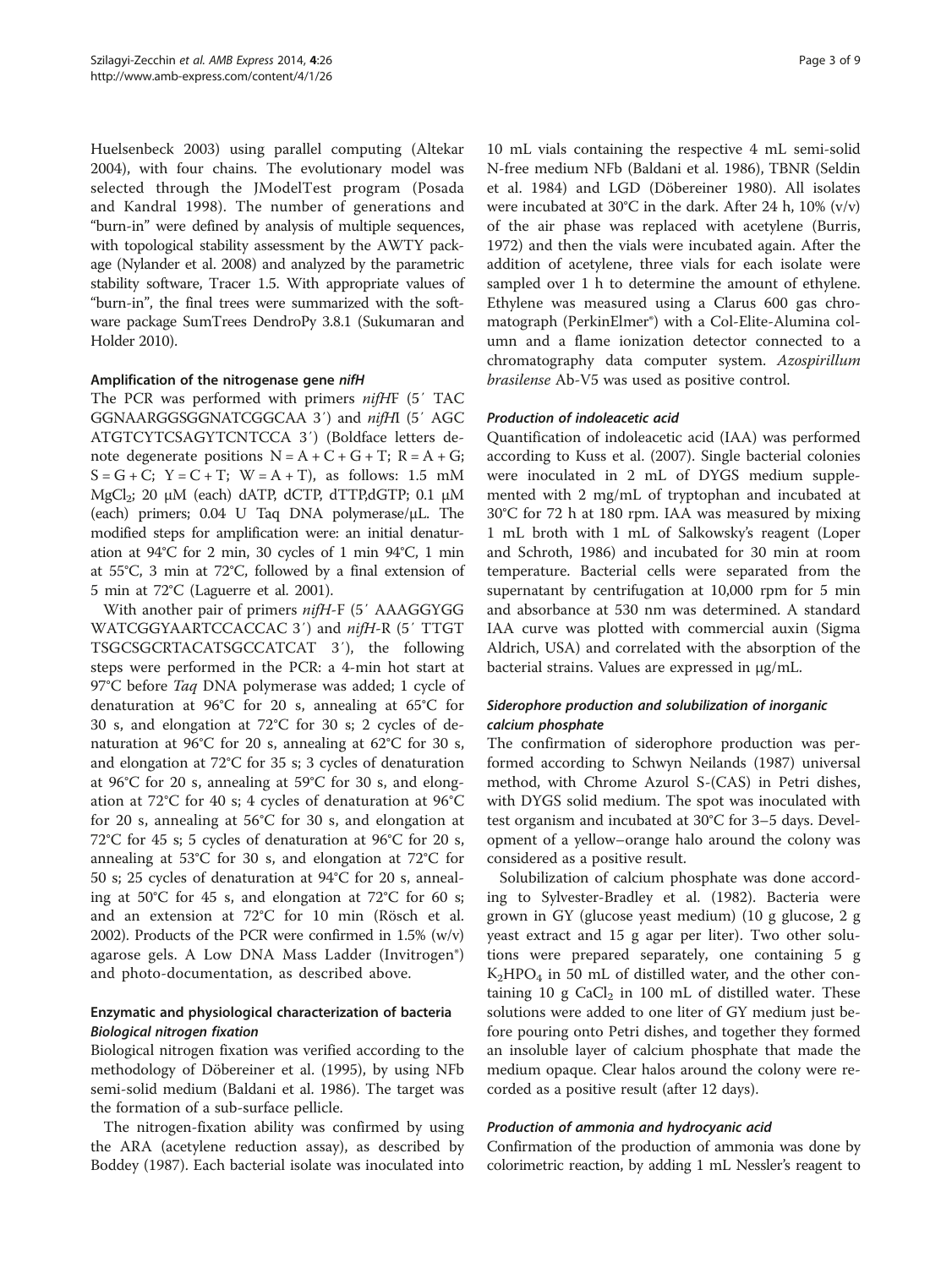a 72-h-old culture grown in peptone broth and recording the presence of the yellowish brown color (Dye [1962](#page-6-0)).

For hydrocyanic acid (HCN), the Bakker and Schippers ([1987](#page-6-0)) method was followed in King B medium (King et al. [1954\)](#page-7-0), supplemented with 4.4 g/L of glycine. HCN production was inferred with change in the color of the filter paper previously dipped in 2% sodium carbonate prepared in 0.05% picric acid, and it was rated visually depending on the intensity of the color change from yellow to dark brown.

#### Detection of lytic enzymes

Bacteria were seeded in a mineral medium containing 0.5% carboxymethylcellulose as sole carbon source for detection of cellulose activity. Colloidal chitin at 0.08%, obtained according to Moura et al. ([2005\)](#page-7-0) for the detection of chitinase and 0.5% of laminarin for the detection of β-1,3-glucanase (Renwick et al. [1991](#page-7-0)) were used.

The amylolytic and pectinolytic activities were evaluated after Hankin and Anagnostakis [\(1975](#page-6-0)), in a minimal M9 medium (Sambrook and Russell [2001\)](#page-7-0) containing 0.5% of yeast extract and 0.2% soluble starch (v/w) to test for amylase, and pectin 0.5% (v/w) to test for pectinase.

The proteolytic activity of strains was verified through the degradation of casein in half-skimmed milk agar (Berg et al. [2002\)](#page-6-0). The appearance of a halo around the colonies was recorded as positive (after seven days).

### Antifungal activity

The paired cultures test was performed according to Shiomi et al. ([2008](#page-7-0)), with potato dextrose agar (PDA) medium, using two equidistant grooves and a 5 mm disc of fungi mycelia placed in the center of the plate, grown for five days. The inhibition activity was evaluated by measuring the radius of fungal growth and comparing it with the control that was not treated with bacteria.

#### Germination of inoculated corn seeds

A bacterial cell suspension was incubated at 30°C for 24 hours at 150 rpm in DYGS medium. Then the suspension was centrifuged at  $5.000 g$  and re-suspended in saline solution (0.85% NaCl). The concentration was adjusted to  $2\times10^9$  CFU/mL, in a spectrophotometer, to  $OD_{540}$  nm, from an exponential growth curve previously performed. One mL of this solution was inoculated into 100 commercial hybrid corn seeds SX2530 (Semilia LTD), previously surface disinfested (Shiomi et al. [2008](#page-7-0)); tissues were also internally disinfected with warm water to eliminate fungi (Daniels [1983\)](#page-6-0). To confirm the disinfection, samples of seeds were germinated in Petri dishes with PDA medium. The amount of cells in the seed was measured by doing plate counts (CFU). Bacteria were extracted by using 0.085% saline solution agitated by vortexing (Silva and Reis [2004\)](#page-7-0). Seeds were germinated in an incubator at 28°C, on filter paper moistened with distilled water. Evaluations of the length (cm) and volume  $(cm<sup>3</sup>)$  of the root and of the hypocotyl were made after 4 and 7 days (Cassán et al. [2009](#page-6-0)) using the Win-rhizo v.4.0 software (Regent Systems, Quebec, Canada). Statistical analysis were performed on the Assistat 7.6 Beta software, and the data were set to 5% confidence level  $(p > 0.05)$ .

#### Results

## Molecular phylogeny of the bacterial isolates

After aligning the sequences of the gene 16S rRNA, a region of 1512 bp was used for phylogenetic analysis, along with type strains taken from the RDP. Strain CNPSo 2480 grouped with the Enterobacter branch with 100% Bayesian posterior probability (BPP). This same strain had a 96% BPP and 98% similarity with type strain E. asburiae JCM6051<sup>T</sup>. The six other bacterial strains belong to the genus Bacillus. Among them, CNPSo 2481 showed 100% BPP and 98% similarity with B. pumilus  $DSMZ27<sup>T</sup>$  (Figure [1](#page-4-0)).

The sequences of strains CNPSo 2479 (LGMB227), CNPSo 2476 (LGMB163), CNPSo 2477 (LGMB128), CNPSo 2480 (LGMB184), CNPSo 2481 (LGMB186), CNPSo 2475 (LGMB155), CNPSo 2478 (LGMB135) were deposited at the Genbank and received the accession numbers of JQ821359 to JQ821365.

#### Amplification of nifH gene

Strains Bacillus CNPSo 2477 and CNPSo 2476 were positive for *nifH* gene amplification (primers *nifHF* and nifHI), producing an amplified fragment of about 780 bp. Enterobacter sp. CNPSo 2480 was positive for the two pairs of primers tested (nifHF and nifHI; nifH-F and nifH-R). Bacillus sp CNPSo 2478, amplified with the second primer, resulted in a fragment of about 400 pb.

#### Enzymatic and physiological characterization of bacteria

In relation to the nitrogen fixation capacity evaluated in vitro, all strains were able to grow in NFb semi-solid medium and showed the typical pellicle. But only *Entero*bacter sp. CNPSo 2480 showed the ability to reduce acetylene to ethylene in NFb N-free semi-solid medium. Bacillus CNPSo 2476, CNPSo 2477and CNPSo 2478 showed the same property in TBNR and LGD.

Only Enterobacter sp. CNPSo 2480 did not produce siderophore and Bacillus sp. CNPSo2481 produced ammonia.

All strains were positive for IAA production with values between 35.1 and 96.3 μg/mL, especially *Bacillus* CNPSo 2477 and CNPSo 2478, with 105.2 and 105.11 μg/mL respectively.

Lytic enzymes activities were detected in the following strains: cellulase CNPSo 2477, CNPSo 2475 and CNPSo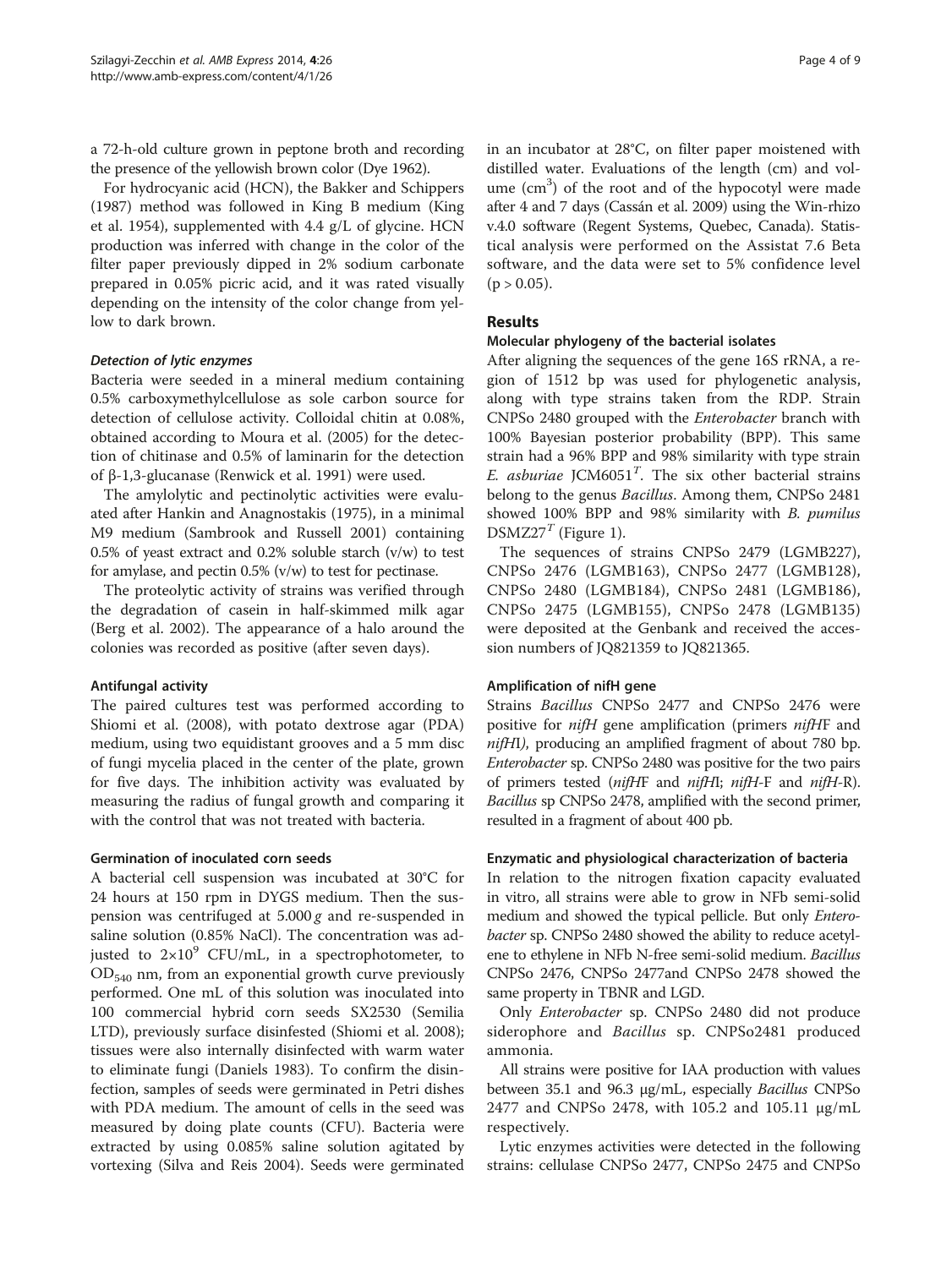<span id="page-4-0"></span>

2476; amylase CNPSo 2477, CNPSo 2478, CNPSo 2475 and CNPSo 2476; pectinase CNPSo 2477, CNPSo 2478, CNPSo 2475, CNPSo 2476 and CNPSo 2479; protease, for degradation of casein CNPSo 2478, CNPSo 2475, CNPSo 2476, CNPSo 2481 and CNPSo 2479. All strains were negative for all phosphate solubilization tests, production of HCN, chitinase and β1,3-glucanase.

### Antifungal activity

The seven bacterial strains significantly reduced the growth of fungi, with inhibition above 70% of the following pathogens: CNPSo 2477 (B. maydis, C. graminicola and C. zea-maydis); CNPSo 2478 (B. maydis and C. graminicola); CNPSo 2475 (C. zea-maydis); and CNPSo

2476, CNPSo 2480, CNPSo 2481, CNPSo 2479 (C. graminicola and C. zea-maydis).

#### Germination of inoculated corn seeds

The inoculation resulted in  $10^7$  CFU/seed. The strains Bacillus sp. CNPSo 2477 and CNPSo 2478 reduced the germination percentage by about 27%. In contrast, germination increased to approximately 52% with CNPSo 2475, CNPSo 2480 and CNPSo 2481. CNPSo 2476 and CNPSo 2479 increased germination to about 36.5% and 15.8%, respectively. The bacteria CNPSo 2476, CNPSo 2480 and CNPSo 2481 promoted root volume increases (14.6%, 43.9% and 39.02% respectively). CNPSo 2480 and CNPSo 2481 also promoted an increment in root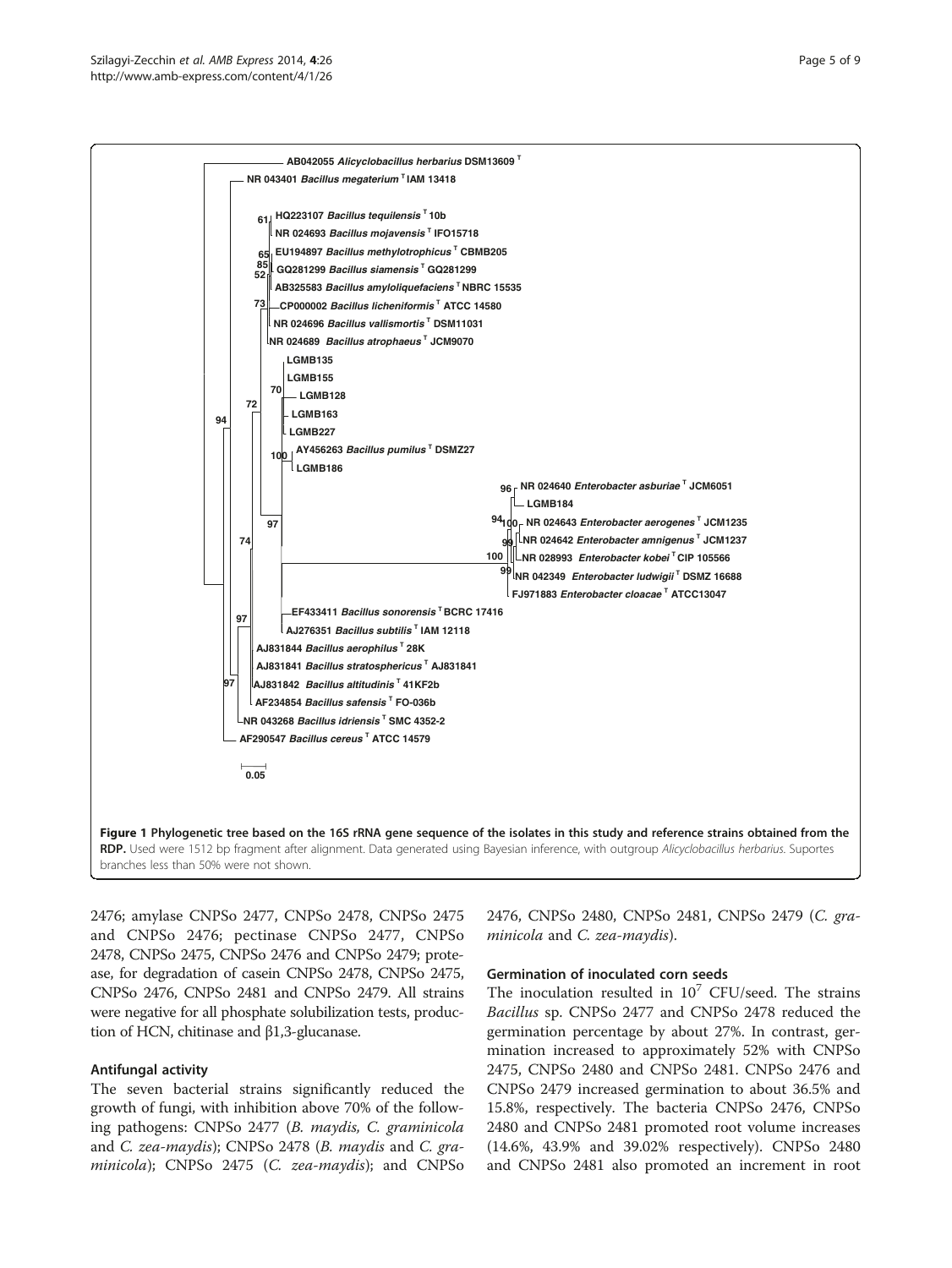length. No changes were observed in hypocotyl length and volume.

#### **Discussion**

Sequencing of 16S rRNA allows the accurate identification of bacterial genera endophytes from various plant species, including: sugar cane (Ratón et al. [2011](#page-7-0)), corn (Pereira et al. [2011](#page-7-0)) and rice (Oryza sativa L.) (Beneduzi et al. [2008](#page-6-0)). However, for the precise definition of species and even subspecies such as Bacillus subtilis the analysis of other genes, such as gyrA (Chun and Bae [2000](#page-6-0)) is needed.

All strains from this study showed an indication of the nitrogen fixation by the formation of the typical pellicule in semi-solid N-free medium. However, in only four strains (CNPSo 2476, CNPSo 2477, CNPSo 2478 and CNPSo 2480) the nifH gene was amplified. The nitrogen fixation genes are found in different phylogenetic groups (Affourtit et al. [2001\)](#page-6-0). Among them,  $ni\mathcal{H}$  is one of the oldest and most functional (Rosado et al. [1998\)](#page-7-0) and its amplification by degenerative primers is a useful tool to confirm fixation potential (Zehr et al. [1996\)](#page-8-0). However, if amplification does not occur with these primers, it does not mean that the strains are not capable of nitrogen fixation, because the gene may have different nucleotide sequences between species and even within the same species Zehr et al. ([2003](#page-8-0)). In our study, the four strains that amplified nifH with different primers were also positive to the ARA test. This result indicated that strains have the possibility to fix nitrogen. Montañez et al. ([2009](#page-7-0)) also verified the same situation in bacteria with nitrogen fixation capability by the reduction of acetylene to ethylene and confirmed by PCR the presence of nifH gene. The group of Bacilli was reported to be capable of nitrogen fixation, Ratón et al. ([2011](#page-7-0)) and Rana et al. ([2011](#page-7-0)) working with ARA-positive strains, indicated suitable environments for searching new inoculants or candidates for biotechnological purposes.

In our study, all strains produced IAA, although in different amounts. Bacteria that produced lower levels (CNPSo 2480 and CNPSo 2481), had bigger influence on root elongation and root volume, characteristics of great interest that provide greater surface area for the absorption of nutrients. The effects of the auxin depend on its concentration, i.e. when it is low it can stimulate growth and when it is high can be inhibitory, same for seed germination (Arshad and Frankenberger [1991](#page-6-0)). This may occur because the IAA can modify the endogenous auxin of the plant to an optimal or deleterious level (Patten and Glick [1996](#page-7-0)). For example, Sarwar and Kremer ([1995\)](#page-7-0), by comparing the production of auxin between promoting and inhibiting bacteria growth, noted that the latter produced high levels and inhibited root growth of Convolvulus arvensis; Baranzani and Friedman [\(1999](#page-6-0))

observed the same effect with lettuce (Lactuca sativa L.). Araujo and Guerreiro ([2010\)](#page-6-0), working with Bacillus, found that most strains of corn identified as growth promoters did not correspond to those producing higher levels of IAA. The species Pseudomonas fluorescens, whose production of IAA was only 15.63 μg/mL, increased root length in corn plants, according to Hernández-Rodríguez et al. [\(2008\)](#page-7-0).

The ability to produce siderophores has been reported in Bacillus (Pereira and Castro-Silva, [2010;](#page-7-0) Kumar and Kumar [2012\)](#page-7-0) and Enterobacter (Tian et al. [2009;](#page-7-0) Arruda et al. [2013](#page-6-0)). Out of the strains tested in this study, only Enterobacter sp. (CNPSo 2480) did not produce siderophores. Siderophores produced by bacteria that promote plant growth may act through two mechanisms: directly promoting growth, as iron availability to plants is generally low, therefore organic chelators produced by bacteria will help absorption (Powell et al. [1980](#page-7-0)), and indirectly, by inhibiting the availability of iron to pathogens, thereby limiting pathogen growth (Ahmad et al. [2008\)](#page-6-0).

Lytic enzymes such as β-1,3-glucanases, cellulases, proteases, amylases and chitinases are connected to hyperparasitic activities (Kim and Chung [2004\)](#page-7-0) since they have the ability to degrade structural fungal cell walls (Oppenheim and Chet [1992\)](#page-7-0). Pectinases, as well as cellulases, also assist in penetration of bacteria into the plant host. They can also promote the induction of systemic resistance (Hallmann et al. [1997\)](#page-6-0). In our study, these enzymes were detected in strains of the genus Bacillus, corroborating Ratón et al. ([2011](#page-7-0)). The inhibitory action on fungal pathogens can also be related to the ammonia released by bacteria, as reported by Fravel ([1988](#page-6-0)) with Enterobacter cloacae on Verticillium dahliae and Pythium ultimum.

In Brazil, among the field phytopathogens that affect corn, F. verticilliodes is the most common (Peixoto et al. [1998\)](#page-7-0). The following pathogens are also common: C. graminicola, B. maydis (Pinto [1998\)](#page-7-0) and C. zea-maydis, and have become more important in recent decades in Brazil (Pereira et al. [2005\)](#page-7-0). Among the strains tested in our study, Bacillus sp. CNPSo 2477 and CNPSo 2476 were the most efficient in the inhibition against all four fungi tested. They are known to have an antagonist effect against various fungi, for example, F. moniliforme, F. graminearum, M. phaseolina (Pal et al. [2001](#page-7-0)), F. oxysporum and Colletotrichum truncatum (Araujo and Guerreiro [2010](#page-6-0)). One of the advantages of the biological control strategy using endophytic bacteria is that they can act in the same niche, in direct competition with the pathogens (Bacon and Hinton, [2002\)](#page-6-0).

Based on the 16 s rRNA sequence, the endophytic bacteria from our study were identified as Enterobacter asburie and Bacillus pumilus, while the other strains were confirmed as belonging to the genus Bacillus. We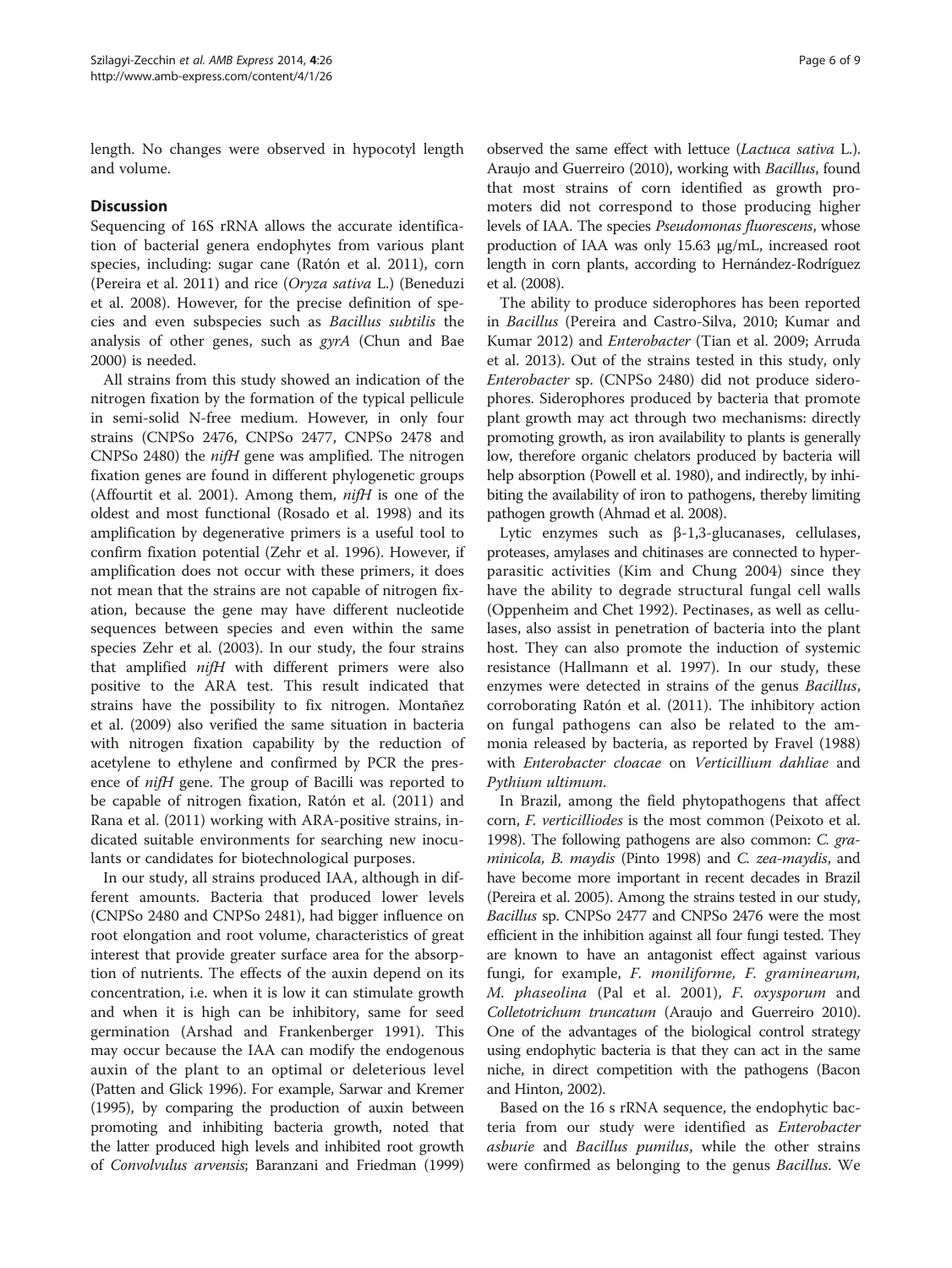<span id="page-6-0"></span>found that Bacillus CNPSo 2477 and CNPSo 2476 have good antagonist performance against corn phytopathogens. We also showed that Bacillus sp. CNPSo 2481 and Enterobacter sp. CNPSo 2480, have shown the ability to promote plant growth, leading to increases in the percentage of seed germination and improving the early development of seedlings. Therefore, these strains are very promising for use as inoculants in corn. Future studies are needed to test the biotechnological potential of these strains under field conditions, in the hope that they will contribute as an alternative source of biological fertilizer and biological control. It is also interesting to investigate which mechanisms would be related to fungal inhibition activity detected in our study.

#### Competing interests

All authors declare have no competing interests.

#### Acknowledgments

Our thanks go to: Semilia Genetics and Breeding LTDA, specially Dr. Francisco Terasawa Junior, for experiments in obtaining fungal strains. Also, the team of the Biotechnology Laboratory of Embrapa Soybean Soil, namely Jacqueline Delamuta and Renan Ribeiro, for support with the sequencing. Renata Rodrigues Gomes and Maicon Wons Andrew Fernandes, for their help in the antagonism tests. This work had financial support from the National Council for Scientific and Technological Development (CNPq), Project Repensa (562008/2010-2) and Coordination for the Improvement of Higher Education Personnel (CAPES).

#### Author details

<sup>1</sup>Departamento de Genética, Universidade Federal do Paraná (UFPR), Setor de Ciências Biológicas, Avenida Coronel Francisco Heráclito dos Santos, 210, Curitiba, Paraná 81531-970, Brazil. <sup>2</sup>Embrapa Soja, Cx. Postal 231, Londrina, Paraná 86001-970, Brazil.

#### Received: 4 August 2013 Accepted: 23 January 2014 Published online: 07 May 2014

#### References

- Affourtit J, Zehr JP, Paerl HW (2001) Distribution of nitrogen-fixing microrganisms along the Neuser river estuary, North Carolina. Microb Ecol 41:114–123
- Ahmad F, Ahmad I, Khan MS (2008) Screening of free-living rhizospheric bacteria for their multiple plant growth promoting activities. Microbiol Res 1631:73–181
- Altekar G, Dwarkadas S, Huelsenbeck JP, Ronquist F (2004) Parallel metropolis coupled Markov chain Monte Carlo for Bayesian phylogenetic inference. Bioinformatics 20:407–415
- Araujo FF, Guerreiro RT (2010) Bioprospecção de isolados de Bacillus promotores de crescimento de milho cultivado em solo autoclavado e natural. Ciênc Agrotec 34(4):837–844
- Arruda L, Beneduzi A, Martins A, Lisboa B, Lopes C, Bertolo F, Vargas LK (2013) Screening of rhizobacteria isolated from maize (Zea mays L.) in Rio Grande do Sul State (South Brazil) and analysis of their potential to improve plant growth. Appl Soil Ecol 63:15–22
- Arshad M, Frankenberger WT (1991) Microbial production of plant hormones. Plant Soil 133:1–8
- Ashraf MA, Rasool M, Mirza MS (2011) Nitrogen fixation and indole acetic acid production potential of bacteria isolated from rhizosphere of sugarcane (Saccharum officinarum L.). Adv Biol Res 5(6):348–355
- Assumpção LC, Lacava PT, Dias ACF, Azevedo JL, Menten JOM (2009) Diversidade e potencial biotecnológico da comunidade bacteriana endofítica de semente de soja. Pesq Agropec Bras 44:503–510
- Bacon CW, Hinton DM (2002) Endophytic and biological control potential of Bacillus mojavensis and related species. Biological Control 23(3):274–284
- Bakker AW, Schippers B (1987) Microbial cyanide production in the rhizosphere in relation to potato yield reduction and Pseudomonas spp-mediated plant growth-stimulation. Soil Biol Biochem 19:451–457
- Baldani JI, Baldani VLD, Seldin L, Döbereiner J (1986) Characterization of Herbaspirillum seropedicae gen nov, sp nov, a root-associated nitrogen-fixing bacterium. Int J Syst Bacteriol 30:86–93
- Barazani O, Friedman J (1999) Is IAA the major root growth factor secreted from plantgrowth-mediating bacteria. J Chem Ecol 25(10):2397–2406
- Barretti PB, Souza RM, Pozza EA (2008) Bactérias endofíticas como agentes promotores do crescimento de plantas de tomateiro e de inibição in vitro de Ralstonia solanacearum. Ciênc Agrotec 32:731–739
- Beneduzi A, Peres D, Vargas LK, Bodanese–Zanettini MH, Passaglia LMP (2008) Evaluation of genetic diversity and plant growth promoting activities of nitrogen–fixing Bacilli isolated from rice fields in South Brazil. Appl Soil Ecol 39:311–320
- Beneduzi A, Moreira F, Costa PB, Vargas LK, Lisboa BB, Favreto R, Baldani JI, Passaglia LMP (2013) Diversity and plant growth promoting evaluation abilities of bacteria isolated from sugarcane cultivated in the South of Brazil. Appl Soil Ecol 63:94–104
- Berg G, Roskot N, Steidle A, Eberl L, Zock A, Smalla K (2002) Plant-dependent genotypic and phenotypic diversity of antagonistic rhizobacteria isolated from different Verticillium host plants. Appl Environ Microbiol 68 (7):3328–3338
- Bernardes FS, Patrício FRA, Santos AS, Freitas SS (2010) Indução de resistência sistêmica por rizobactérias em cultivos hidropônicos. Summa Phytopathol 36(2):115–121
- Boddey RM (1987) Methods for quantification of nitrogen fixation associated with gramineae. Crit Rev Plant Sci 6:209–266
- Burris RH (1972) Nitrogen fixation assaymethods and techniques. Meth Enzymol 24:415–431
- Canbolat M, Bilen S, Çakmakçi R, Sahin F, Aydi A (2006) Effect of plant growthpromoting bacteria and soil compaction on barley seeding growth, nutrient uptake, soil properties and rhizosphere microflora. Biol Fertil Soils 42(3):350–357
- Cassán F, Maiale S, Masciarelli O, Vidal A, Luna V, Ruiz O (2009) Cadaverine production by Azospirillum brasilense and its possible role in plant growth promotion and osmotic stress mitigation. Eur J Soil Biol 45:12–19
- Chun J, Bae KS (2000) Phylogenetic analysis of Bacillus subtilis and related taxa based on partial gyrA gene sequences. Antonie van Leeuwenhoek 78:123–127
- Compant S, Clément C, Sessitsch A (2010) Plant growth-promoting bacteria in the rhizo and endosphere of plants: their role, colonization, mechanisms involved and prospects for utilization. Soil Biol Biochem 42:669–678
- Daniels BA (1983) Elimination of Fusarium moniliforme from corn seed. Plant Disease 67(6):609–611
- Deepa CK, Dastager SG, Pandey A (2010) Plant growth-promoting activity in newly isolated Bacillus thioparus (NII-0902) from Western ghat forest, India. World J Microbiol Biotechnol 26(12):2277–2283. doi:10.1007/s11274-010- 0418-3
- Döbereiner J (1980) Forage grasses and grain crops. In: Bergersen FJ (ed) Methods for evaluating biological nitrogen fixation. Wiley, Chichester, pp 535–555
- Döbereiner J, Baldani VLD, Baldani JI (1995) Como isolar e identificar bactérias diazotróficas de plantas não-leguminosas. Embrapa, Brasília
- Dye DW (1962) The inadequacy of the usual determinative tests for identification of Xanthomonas sp. New Zeal J Sci 5:393–416
- Enebak SA, Wei G, Kloepper JW (1998) Effects of plant growth promoting rhizobacteria on loblolly and slash pine seedlings. Forest Sci 44:139144
- Ewing B, Hillier L, Wendl MC, Green P (1998) Basecalling of automated sequencer traces using phred I Accuracy assessment. Genome Res 8(3):175–185
- Ferreira PAA, Bomfeti CA, Soares BL, Moreira FMS (2011) Efficient nitrogen-fixing Rhizobium strains isolated from amazonian soils are highly tolerant to acidity and aluminium. World J Microbiol Biotechnol. doi:10.1007/ s11274-011-0997-7
- Fravel DR (1988) Role of antibiosis in the biocontrol of plant diseases. Ann Rev Phytopathol 26:75–91
- George P, Gupta A, Gopal M, Thomas L, Thomas GV (2012) Multifarious beneficial traits and plant growth promoting potential of Serratia marcescens KiSII and Enterobacter sp. RNF 267 isolated from the rhizosphere of coconut palms (Cocos nucifera L.). World J Microb Biot 29(1):109–117
- Hallmann J, Quadt-Hallmann A, Mahaffee WF, Kloepper JW (1997) Bacterial endophytes in agricultural crops. Can J Microbiol 43:895–914
- Hankin L, Anagnostakis SL (1975) The use of solid media for detection of enzyme production by fungi. Mycologia 67:597–607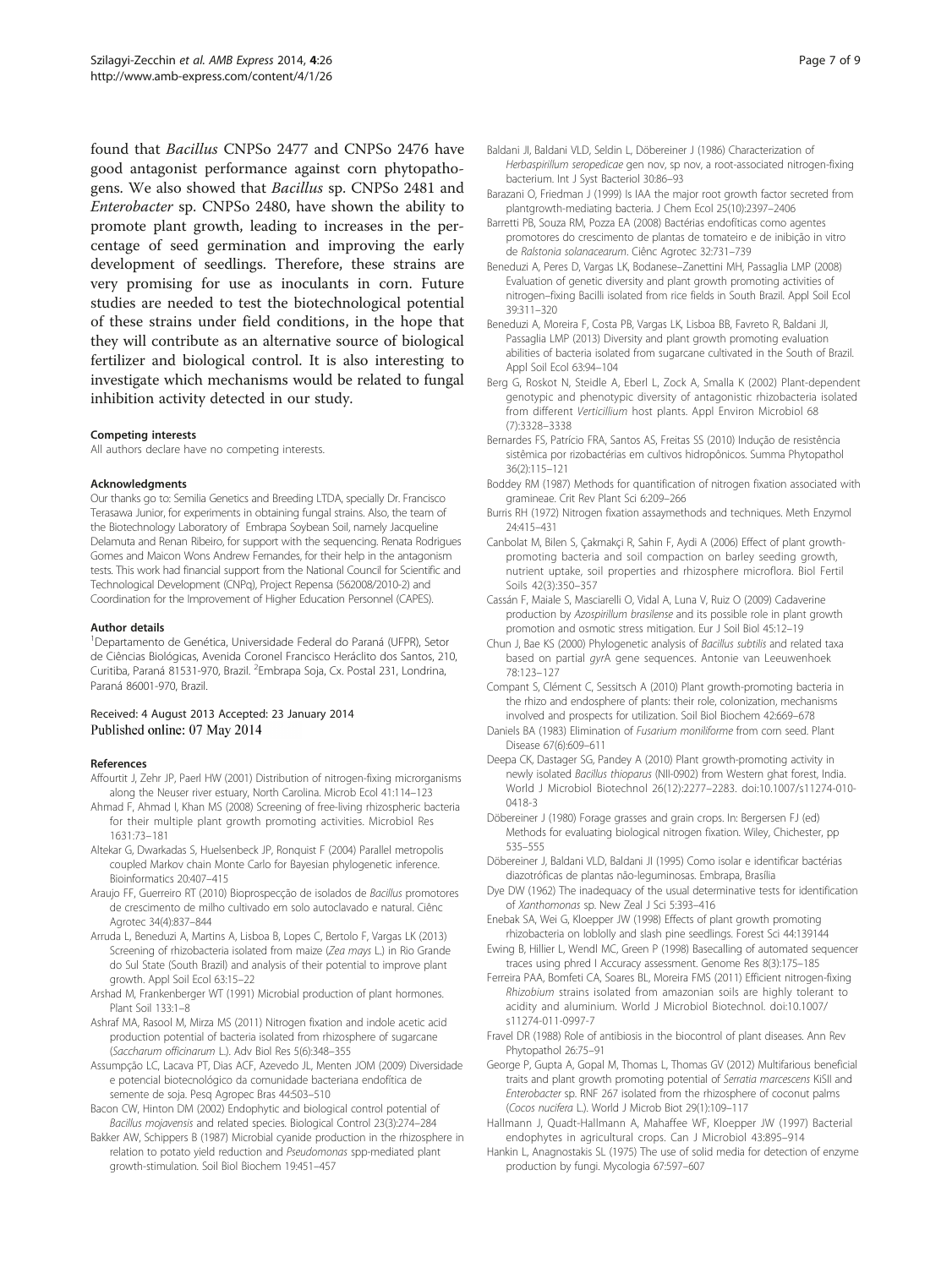- <span id="page-7-0"></span>Hernandez-Rodriguez A, Heydrich-Perez M, Acebo-Guerrero Y, Velazquez-Del Valle MG, Hernandez-Lauzardo NA (2008) Antagonistic activity of Cuban native rhizobacteria against Fusarium verticillioides (Sacc.) Nirenb. in maize (Zea mays L.). Appl Soil Ecol 39(2):180–186
- Hungria M, Campo RJ, Souza EM, Pedrosa FO (2010) Inoculation with selected strains of Azospirillum brasilense and A. lipoferum improves yields of maize and wheat in Brazil. Plant Soil 331:413–425
- Ikeda AC, Bassani LL, Adamoski D, Stringari D, Kava-Cordeiro V, Glienke C, Steffens MBR, Hungria M, Galli-Terasawa LV (2013) Morphological and genetic characterization of endophytic bacteria isolated from roots of different maize genotypes. Microb Ecol 65:154–160. doi:10.1007/s00248- 012-0104-0
- Khalid A, Arshad M, Zahir ZA (2004) Screening plant growth promoting rhizobacteria for improving growth and yield of wheat. J Appl Microbiol 96:473–480
- Kim PI, Chung KC (2004) Production of an antifungal protein for control of Colletotrichum lagenarium by Bacillus amyloliquefaciens MET0908. FEMS Microbiol Lett 234(1):177–183
- King EO, Ward MK, Raney DE (1954) Two simple media for the demonstration of pyocyanin and fluorescin. J Lab Clin Med 44(2):301–307
- Krey T, Vassilev N, Baum C, Eichler-Löbermann B (2013) Effects of long-term phosphorus application and plant-growth promoting rhizobacteria on maize phosphorus nutrition under field conditions. Eur J Soil Biol 55:124–130
- Kumar MV, Kumar A (2012) Plant growth promoting and phytostimulatory potential of Bacillus subtilis and Bacillus amyloliquefaciens. JABS 7(7):509–519
- Kuss AV, Kuss VV, Lovato T, Ml F (2007) Fixação de nitrogênio e produção de ácido indol acético in vitro por bactérias diazotróficas endofíticas. PAB 42:1459–1465
- Laguerre G, Nour SM, Macheret V, Sanjuan J, Drouin P, Amarger N (2001) Classification of rhizobia based on nodC and nifH gene analysis reveals a close phylogenetic relationship among Phaseolus vulgaris symbionts. Microbiol 147:981–993
- Loper JE, Schroth MN (1986) Influence of bacterial sources of indole-3-acetic acid on root elongation of sugar beet. Phytopathology 76:386–389
- Löytynoja A, Goldman D (2010) webPRANK: a phylogenyaware multiple sequence aligner with interactive alignment browser. BMC Bioinformatics. doi:10.1186/1471-2105-11-579
- Lucy M, Reed E, Glick BR (2004) Application of free living plant growthpromoting rhizobacteria. Antonie van Leewenhoek 86:1–25
- Menna P, Hungria M, Barcellos FG, Bangel EV, Hess PN, Martínez-Romero E (2006) Molecular phylogeny based on the 16S rRNA gene of elite rhizobial strains used in brazilian commercial inoculants. Syst Appl Microbiol 29:315–332
- Montañez A, Abreu C, Gill PR, Hardarson G, Sicardi M (2009) (2009) Biological nitrogen fixation in maize (Zea mays L.) by 15 N isotope-dilution and identification of associated culturable diazotrophs. Biol Fertil Soils 45:253–263. doi:10.1007/s00374-008-0322-2
- Moura JM, Ferreira AFC, Silva FMM, Rizzi J, Pinto LAA (2005) Obtenção de quitina a partir de carapaças de siri (Maia squinado): uso de um planejamento experimental na etapa de desmineralização. Vetor 15(1):717
- Nylander JAA, Wilgenbush JC, Warren DL, Swofford DL (2008) AWTY (Are We There Yet?): A system for graphical exploration of MCMC convergence in Bayesian phylogenetics. Bioinformatics 24:581–583
- Oliveira ALM, Canuto EL, Reis VM, Baldani JI (2003) Response of micropropagated sugarcane varieties to inoculation with endophytic diazotrophic bacteria. Braz J Microbiol 34:59–61
- Oppenheim AB, Chet I (1992) Cloned chitinases in fungal plant-pathogen control strategies. Trends Biotechnol 10:392–394
- Pal KK, Tilak KVBR, Saxena AK, Dey R, Singh CS (2001) Suppression of maize root diseases caused by Macrophomina phaseolina, Fusarium moniliforme and Fusarium graminearum by plant growth promoting rhizobacteria. Microbiol Res 156:209–223
- Patten CL, Glick BR (1996) Bacterial biosynthesis of indole-3-acetic acid. Can J Microbiol 42:207–220
- Peixoto AR, Torres SB, Karasawa N (1998) Qualidade sanitária de sementes de milho produzidas no submédio São Francisco. Rev Bras Sementes 20(1):12–15
- Pereira BA, Castro-Silva MA (2010) Rizobactérias formadoras de endósporos associadas a Tibouchina urvilleanade áreas impactadas por rejeitos da mineração do carvão. Rev Bras Ciênc Solo 34:563–567
- Pereira AOP, Camargo RV, Camargo LEA (2005) Doenças do milho (Zea mays). In: Kimati H, Amorim L, Bergamim-Filho A, Camargo LEA (eds) Manual de

Fitopatologia - Doenças de Plantas cultivadas, 2º vol. Ceres, Piracicaba, pp 477–488

- Pereira P, Ibáñez F, Rosenblueth M, Etcheverry M, Martínez-Romero E (2011) Analysis of the bacterial diversity associated with the roots of maize (Zea mays L) through culture-dependent and culture-independent methods. ISRN Ecology. doi:105402/2011/938546
- Petrini O (1986) Taxonomy of endophytic fungi of aerial plant tissues. In: Den V (ed) Fokkema NJ, Heuvel J. Cambridge University, Cambridge, Microbiology of the phyllosphere. Cambridge, pp 75–87
- Pinto NFJA (1998) Patologia de sementes de milho, Circular Técnica 29. Embrapa, Sete Lagoas
- Porwal S, Lal S, Cheema S, Kalia VC (2009) Phylogeny in aid of the present and novel microbial lineages: diversity in Bacillus. PLoS ONE 4(2):e4438. doi:10.1371/journal.pone.0004438
- Posada D, Krandal KA (1988) MODELTEST: testing the model of DNA substitution. Bioinformatics 14:817–818
- Powell KA, Faull JL, Renwick A (1990) The commercial and regulatory challenge. In: Horny D (ed) Biological control of soil borne plant pathogens. CAB International Wallingford, United Kingdom, pp 445–463
- Raeder U, Broda P (1985) Rapid preparation of DNA from filamentous fungi. Lett Appl Microbiol 1:17–20
- Rana A, Saharan B, Joshi M, Prasanna R, Kumar K, Nain L (2011) Identification of multi-trait PGPR isolates and evaluating their potential as inoculants for wheat. Ann Microbiol 61:893–900, doi:1 0.1007/s13213-011-0211-z
- Ratón TMO, Yano R, Gámez OR, Floh EIS, Díaz MJS, Barbosa HR (2011) Isolation and characterisation of aerobic endospore forming Bacilli from sugarcane rhizosphere for the selection of strains with agriculture potentialities. World J Microbiol Biotechnol. doi:101007/s11274-011-0965-2
- Renwick A, Campbell R, Coe S (1991) Assessment of in vivo screening systems for potencial biocontrol agents o Gaeumannomyces graminis. Plant Pathol 40:524–532
- Rodrigues Neto J, Malavolta Júnior VA, Victor O (1986) Meio simples para isolamento e cultivo de Xanthomonas campestrispv citri tipo B. Summa Phytopatol 12:16
- Rodriguez H, Gonzalez T, Goire I, Bashan Y (2004) Gluconic acid production and phosphate solubilization by the plant growth-promoting bacterium Azospirillum spp. Naturwissenschaften 91:552–555
- Ronquist F, Huelsenbeck JP (2003) MRBAYES 3: Bayesian phylogenetic inference under mixed models. Bioinformatics 19:1572–1574
- Rosado AS, Duarte GF, Seldin L, VanElsas JD (1998) Genetic diversity of nifH gene sequences in Paenibacillus azotofixans strains and soil samples analyzed by denaturing gradient gel electrophoresis of PCR amplified gene fragments. Appl Environ Microbiol 64:2770–2779
- Rösch C, Mergel A, Bothe H (2002) Biodiversity of denitrifying and dinitrogenfixing bacteria in an acid forest soil. Appl Environ Microbiol 68(8):3818–3829. doi:10.1128/AEM.68.8.3818-3829.2002
- Sambrook J, Russell D (2001) Molecular cloning: a laboratory manual, 3rd edn. Cold Spring Harbor Laboratory Press, New York
- Sarwar M, Kremer RJ (1995) Enhanced suppression of plant growth through production of L-tryptophan-derived compounds by deleterious rhizobacteria. Plant Soil 172:261–269
- Schwyn B, Neilands JB (1987) Universal chemical assay for the detection and determination of siderophores. Anal Biochem 160:4756
- Seldin L, van Elsas JD, Penido EGC (1984) Bacillus azotofixans sp. nov., a nitrogen-fixing species from Brazilian soils and grass roots. Int J Syst Bacteriol 34:451–456
- Shiomi HF, Melo IS, Minhoni MTA (2008) Seleção de bactérias endofíticas com ação antagônica a fitopatógenos. Scientia Agraria 9:535–538
- Silva MF, Reis VM (2004) Técnicas usadas para quantificar a população de bactérias diazotróficas inoculadas em sementes de milho (Zea mays). Embrapa, Seropédica
- Sukumaran J, Holder MT (2010) DendroPy: a Python library for phylogenetic computing. Bioinformatics 26:1569–1571
- Sylvester-Bradley R, Asakawa N, La Torraca S, Magalhães FMM, Oliveira L, Pereira RM (1982) Levantamento quantitativo de microrganismos solubilizadores de fosfatos na rizosfera de gramíneas e leguminosas forrageiras na Amazônia. Acta Amaz 12:15–22
- Tian F, Ding Y, Zhu H, Yao L, Du B (2009) Genetic diversity of siderophoreproducing bacteria of tobacco rhizosphere. Braz J Microbiol 40(2):276–284
- Vale M, Seldin L, Araújo FF, Lima R (2010) Plant growth promoting rhizobacteria: fundamentals and applications. In: Maheshwari DK (ed). Plant growth and health promoting bacteria Springer, Berlin, pp 21–43